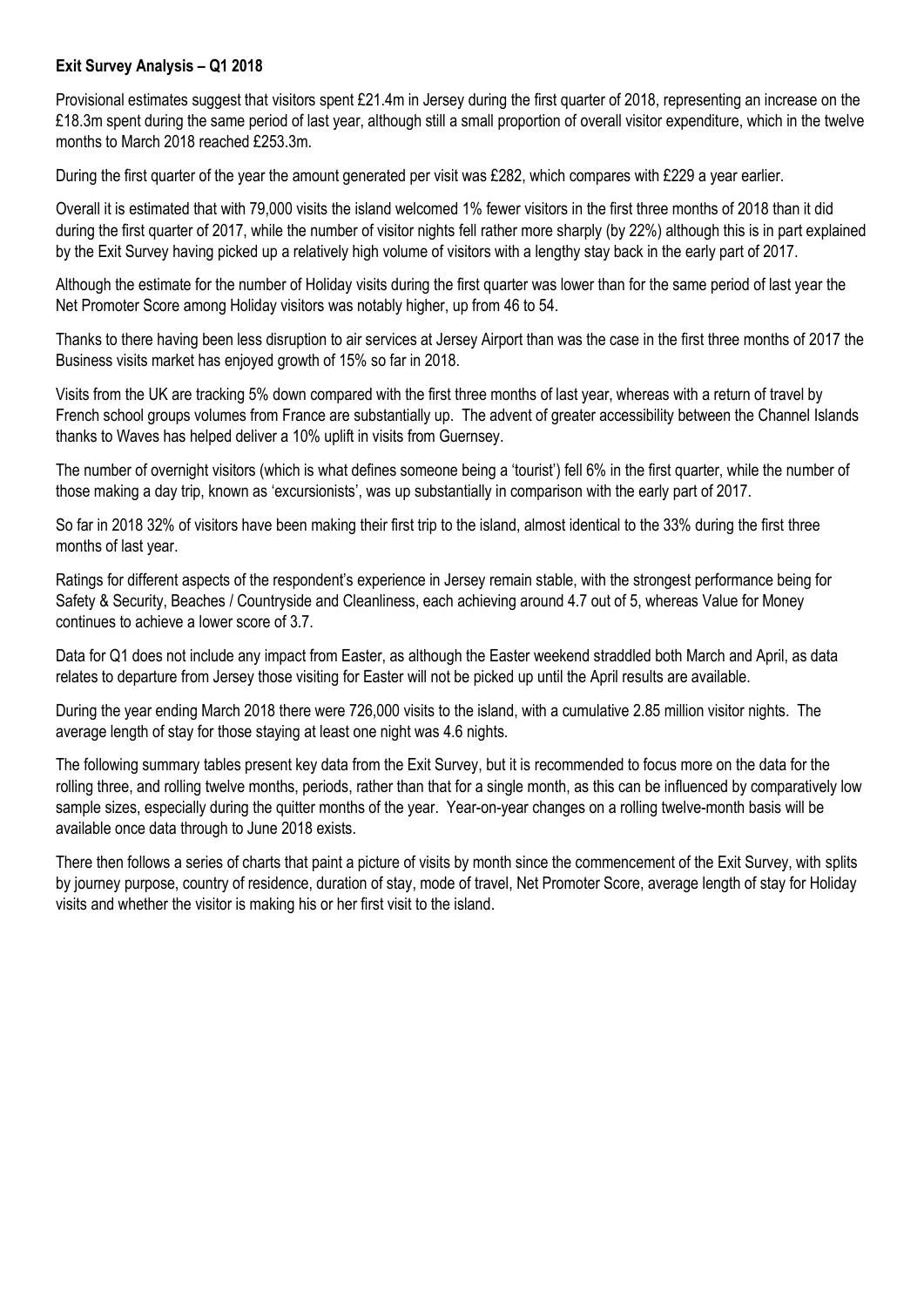|                         |                                                    | <b>Mar-18</b> |               | <b>Jan 18-Mar 18</b> |                |                            | Year-to-date  |                |                            | <b>Rolling 12 months</b> |               |                            |                               |                               |  |
|-------------------------|----------------------------------------------------|---------------|---------------|----------------------|----------------|----------------------------|---------------|----------------|----------------------------|--------------------------|---------------|----------------------------|-------------------------------|-------------------------------|--|
|                         |                                                    | <b>Visits</b> | <b>Nights</b> | <b>Visits</b>        | <b>Nights</b>  | <b>Nights</b><br>per Visit | <b>Visits</b> | <b>Nights</b>  | <b>Nights</b><br>per Visit | <b>Visits</b>            | <b>Nights</b> | <b>Nights</b><br>per Visit | <b>Visits</b><br><b>Trend</b> | <b>Nights</b><br><b>Trend</b> |  |
|                         | <b>Total Market</b>                                | 35,292        | 116,299       | 79,037               | 250,598        |                            | 79.037        | 250,598        |                            | 725,885                  | 2,847,649     |                            |                               |                               |  |
| Headlines               | annual change                                      | $-7%$         | $-26%$        | $-1\%$               | $-22%$         |                            | $-1\%$        | $-22%$         |                            |                          |               |                            |                               |                               |  |
|                         | <b>Overnight Visits</b>                            | 31,690        |               | 70,063               |                | 3.6                        | 70,063        |                | 3.6                        | 612,852                  |               | 4.6                        |                               |                               |  |
|                         | annual change                                      | $-11%$        |               | $-6%$                |                |                            | $-6%$         |                |                            |                          |               |                            |                               |                               |  |
| <b>Purpose of Visit</b> | <b>Holiday (Total)</b>                             | 17,660        | 57,877        | 30,863               | 101,136        |                            | 30,863        | 101,136        |                            | 498.745                  | 1,961,298     |                            |                               |                               |  |
|                         | annual change                                      | $-25%$        | $-22%$        | $-23%$               | $-20%$         |                            | $-23%$        | $-20%$         |                            |                          |               |                            |                               |                               |  |
|                         | Holiday (Day-Trippers)                             | 1.228<br>196% |               | 1.759<br>136%        |                |                            | 1,759<br>136% |                |                            | 81,054                   |               |                            |                               |                               |  |
|                         | annual change<br><b>Holiday (Overnight Visits)</b> | 16,432        | 57,877        | 29,104               | 101,136        | 3.5                        | 29,104        | 101,136        | 3.5                        | 417,691                  | 1,961,298     | 4.7                        |                               |                               |  |
|                         | annual change                                      | $-29%$        | $-22%$        | $-26%$               | $-20%$         |                            | $-26%$        | $-20%$         |                            |                          |               |                            |                               |                               |  |
|                         | <b>Business (Total)</b>                            | 5.695         | 12,075        | 21,289               | 40.378         |                            | 21.289        | 40.378         |                            | 81,910                   | 236,312       |                            |                               |                               |  |
|                         | annual change                                      | $-16%$        | $-72%$        | 15%                  | $-45%$         |                            | 3%            | $-45%$         |                            |                          |               |                            |                               |                               |  |
|                         | <b>Business (Day-Trippers)</b>                     | 1,493         |               | 5,880                |                |                            | 5,880         |                |                            | 20,453                   |               |                            |                               |                               |  |
|                         | annual change                                      | 33%           |               | 66%                  |                |                            | 66%           |                |                            |                          |               |                            |                               |                               |  |
|                         | <b>Business (Overnight Visits)</b>                 | 4,202         | 12,075        | 29.104               | 40.378         | 1.4                        | 15.410        | 40,378         | 2.6                        | 61,458                   | 236,312       | 3.8                        |                               |                               |  |
|                         | annual change                                      | $-26%$        | $-72%$        | 3%                   | $-45%$         |                            | 3%            | $-45%$         |                            |                          |               |                            |                               |                               |  |
|                         | VFR (Total)                                        | 4.855         | 22,549        | 14.777               | 71,030         |                            | 14,777        | 71,030         |                            | 101.686                  | 534.749       |                            |                               |                               |  |
|                         | annual change                                      | 0%            | $-17%$        | $-10%$               | $-31%$         |                            | $-11%$<br>192 | $-31%$         |                            |                          |               |                            |                               |                               |  |
|                         | <b>VFR (Day-Trippers)</b><br>annual change         | 134           |               | 192<br>169%          |                |                            | 169%          |                |                            | 1,165                    |               |                            |                               |                               |  |
|                         | VFR (Overnight Visits)                             | 4.721         | 22,549        | 14,585               | 71,030         | 4.9                        | 14,585        | 71,030         | 4.9                        | 100,521                  | 534,749       | 5.3                        |                               |                               |  |
|                         | annual change                                      | $-2%$         | $-17%$        | $-11%$               | $-31%$         |                            | $-11%$        | $-31%$         |                            |                          |               |                            |                               |                               |  |
|                         | Other, including Study (Total)                     | 7.082         | 23.799        | 12.107               | 38.053         |                            | 12.107        | 38.053         |                            | 43.543                   | 115.291       |                            |                               |                               |  |
|                         | annual change                                      | 160%          | 76%           | 150%                 | 112%           |                            | 188%          | 112%           |                            |                          |               |                            |                               |                               |  |
|                         | Other (Day-Trippers)                               | 747           |               | 1,142                |                |                            | 1,142         |                |                            | 10,361                   |               |                            |                               |                               |  |
|                         | annual change                                      | $-21%$        |               | 10%                  |                |                            | 10%           |                |                            |                          |               |                            |                               |                               |  |
|                         | <b>Other (Overnight Visits)</b>                    | 6.335         | 23,799<br>76% | 10.965               | 38.053<br>112% | 3.5                        | 10.965        | 38,053<br>112% | 3.5                        | 33,183                   | 115,291       | 3.5                        |                               |                               |  |
|                         | annual change                                      | 254%          |               | 188%                 |                |                            | 188%          |                |                            |                          |               |                            |                               |                               |  |

|                           |               | <b>Mar-18</b>            |               | <b>Jan 18-Mar 18</b> |                |                            | Year-to-date             |                          |                            | <b>Rolling 12 months</b> |               |                            |                               |                               |  |
|---------------------------|---------------|--------------------------|---------------|----------------------|----------------|----------------------------|--------------------------|--------------------------|----------------------------|--------------------------|---------------|----------------------------|-------------------------------|-------------------------------|--|
|                           |               | <b>Visits</b>            | <b>Nights</b> | <b>Visits</b>        | <b>Nights</b>  | <b>Nights</b><br>per Visit | <b>Visits</b>            | <b>Nights</b>            | <b>Nights</b><br>per Visit | <b>Visits</b>            | <b>Nights</b> | <b>Nights</b><br>per Visit | <b>Visits</b><br><b>Trend</b> | <b>Nights</b><br><b>Trend</b> |  |
| <b>UK</b>                 |               | 21.440                   | 80.727        | 55.882               | 189.985        |                            | 55.882                   | 189.985                  |                            | 472,240                  | 2.191.240     |                            |                               |                               |  |
|                           | annual change | $-19%$                   | $-29%$        | $-5%$                | $-20%$         |                            | $-5%$                    | $-20%$                   |                            |                          |               |                            |                               |                               |  |
| France                    |               | 8.582                    | 23,183        | 10.981               | 30,298         |                            | 10.981                   | 30,298                   |                            | 134,354                  | 170,676       |                            |                               |                               |  |
|                           | annual change | 62%                      | 42%           | 29%                  | 18%            |                            | 29%                      | 18%                      |                            |                          |               |                            |                               |                               |  |
| Germany                   |               | 339                      | 1,710         | 465                  | 2,110          |                            | 465                      | 2,110                    |                            | 20,364                   | 104,889       |                            |                               |                               |  |
|                           | annual change | $-41%$                   | $-2%$         | $-31%$               | $-24%$         |                            | $-31%$                   | $-24%$                   |                            |                          |               |                            |                               |                               |  |
| Guernsey                  |               | 3,206                    | 3,693         | 7.430                | 8,819          |                            | 7,430                    | 8,819                    |                            | 38,771                   | 68,050        |                            |                               |                               |  |
|                           | annual change | $-1%$                    | $-25%$        | 10%                  | $-7%$          |                            | 10%                      | $-7%$                    |                            |                          |               |                            |                               |                               |  |
| Ireland                   |               | 150                      | 614           | 516                  | 2,760          |                            | 516                      | 2,760                    |                            | 8,452                    | 39,975        |                            |                               |                               |  |
|                           | annual change | 1401%                    | 6041%         | $-29%$               | $-54%$         |                            | $-29%$                   | $-54%$                   |                            |                          |               |                            |                               |                               |  |
| <b>Scheduled Ferry</b>    |               | 10,668                   | 30,104        | 16,123               | 54,333         |                            | 16,123                   | 54,333                   |                            | 211,284                  | 565,432       |                            |                               |                               |  |
|                           | annual change | 49%                      | 32%           | 40%                  | 35%            |                            | 40%                      | 35%                      |                            |                          |               |                            |                               |                               |  |
| <b>Visiting Yachtsmen</b> |               | 210                      | 338           | 247                  | 386            |                            | 247                      | 386                      |                            | 16,278                   | 39,896        |                            |                               |                               |  |
|                           | annual change | 18%                      | 36%           | $-6%$                | 11%            |                            | $-6%$                    | 11%                      |                            |                          |               |                            |                               |                               |  |
| Cruise                    |               | $\overline{\phantom{a}}$ |               | ÷,                   | $\blacksquare$ |                            | $\overline{\phantom{a}}$ | $\overline{\phantom{a}}$ |                            | 3,283                    |               |                            |                               |                               |  |
|                           | annual change |                          |               |                      |                |                            |                          |                          |                            |                          |               |                            |                               |                               |  |
| <b>Scheduled Air</b>      |               | 24.046                   | 85.488        | 61.926               | 195,138        |                            | 61.926                   | 195,138                  |                            | 491,962                  | 2.239.242     |                            |                               |                               |  |
|                           | annual change | $-21%$                   | $-36%$        | $-8%$                | $-30%$         |                            | $-8%$                    | $-30%$                   |                            |                          |               |                            |                               |                               |  |
| <b>Private Plane</b>      |               | 369                      | 369           | 741                  | 741            |                            | 741                      | 741                      |                            | 3,079                    | 3,079         |                            |                               |                               |  |
|                           | annual change | 55%                      | 55%           | 32%                  | 32%            |                            | 32%                      | 32%                      |                            |                          |               |                            |                               |                               |  |
| <b>Day Visit</b>          |               | 3.602                    | ä,            | 8,973                | ä,             |                            | 8,973                    | ÷.                       |                            | 113,033                  |               |                            |                               |                               |  |
|                           | annual change | 43%                      |               | 66%                  |                |                            | 66%                      |                          |                            |                          |               |                            |                               |                               |  |
| 1-3 nights                |               | 16,113                   | 36,888        | 40,335               | 86,405         |                            | 40,335                   | 86,405                   |                            | 252,725                  | 566,389       |                            |                               |                               |  |
|                           | annual change | $-27%$                   | $-27%$        | $-13%$               | $-15%$         |                            | $-13%$                   | $-15%$                   |                            |                          |               |                            |                               |                               |  |
| 4-6 nights                |               | 12.639                   | 52.928        | 22,826               | 95,901         |                            | 22.826                   | 95,901                   |                            | 208,395                  | 941.450       |                            |                               |                               |  |
|                           | annual change | 29%                      | 29%           | 15%                  | 10%            |                            | 15%                      | 10%                      |                            |                          |               |                            |                               |                               |  |
| 7 nights                  |               | 1.772                    | 12,199        | 3,203                | 22,007         |                            | 3,203                    | 22,007                   |                            | 105,489                  | 722,737       |                            |                               |                               |  |
|                           | annual change | $-14%$                   | $-14%$        | $-4%$                | $-5%$          |                            | $-4%$                    | $-5%$                    |                            |                          |               |                            |                               |                               |  |
| 8+ nights                 |               | 1,165                    | 14,284        | 3,700                | 46,285         |                            | 3,700                    | 46,285                   |                            | 46,244                   | 616,441       |                            |                               |                               |  |
|                           | annual change | $-29%$                   | $-72%$        | $-27%$               | $-57%$         |                            | $-27%$                   | $-57%$                   |                            |                          |               |                            |                               |                               |  |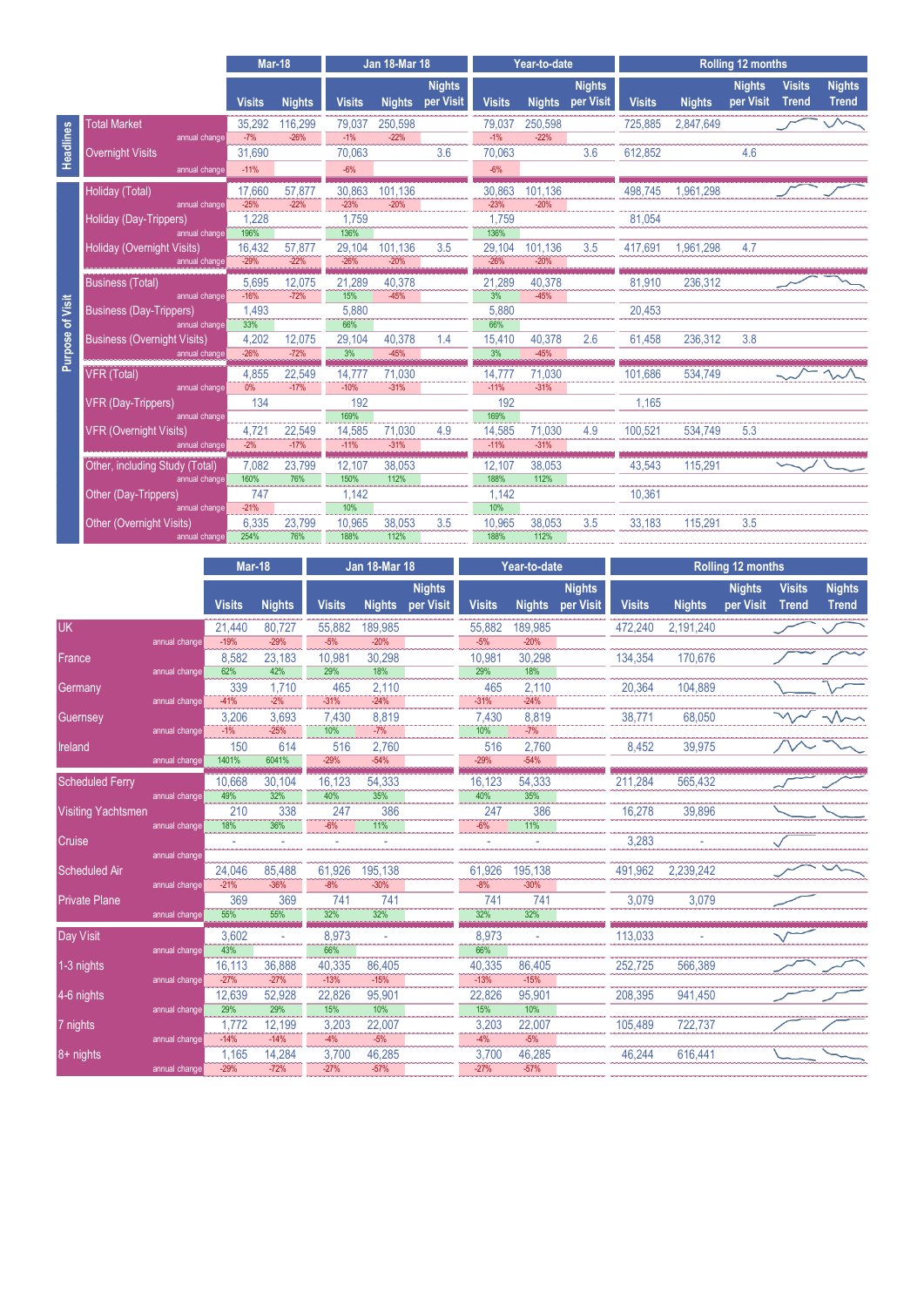

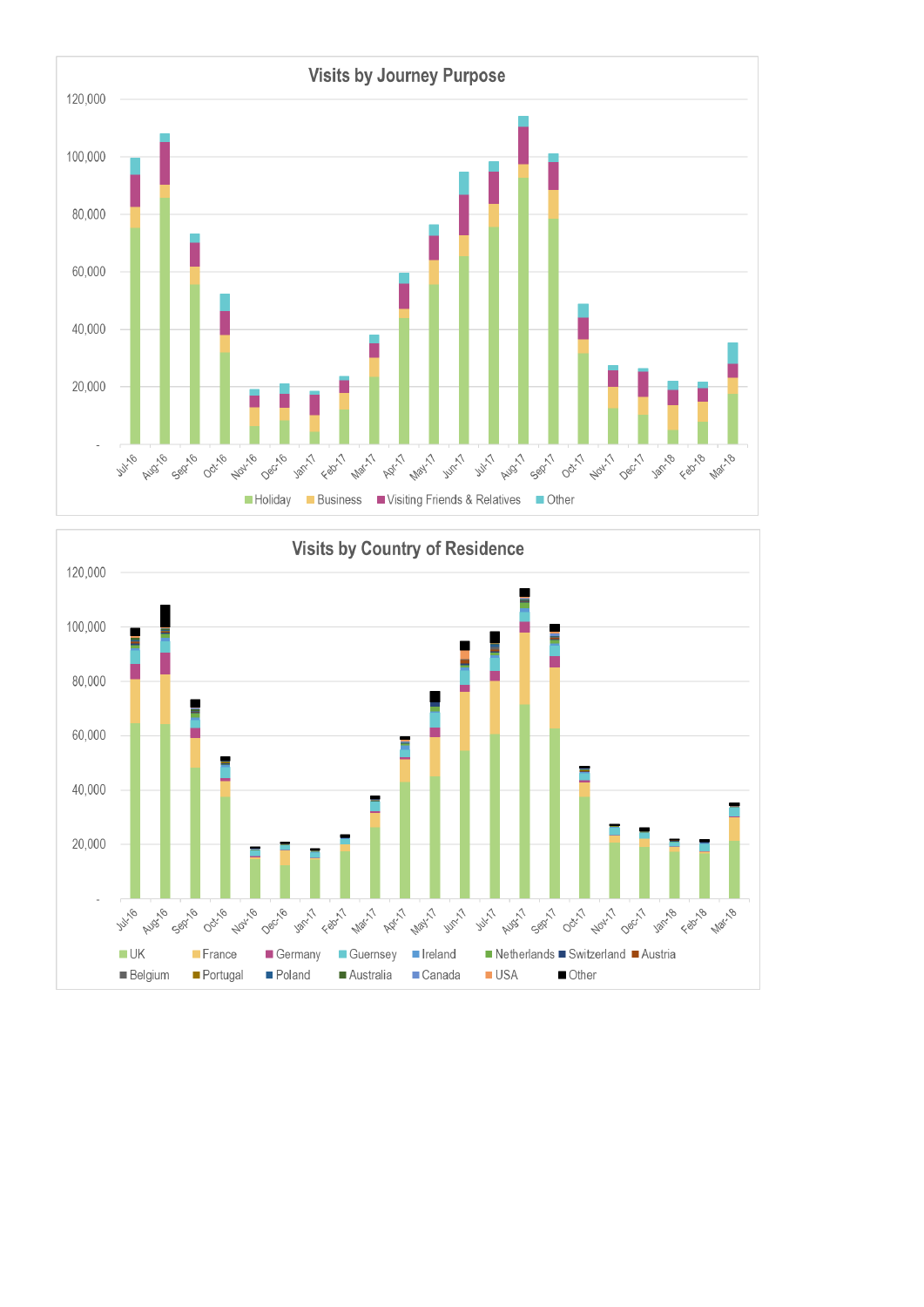

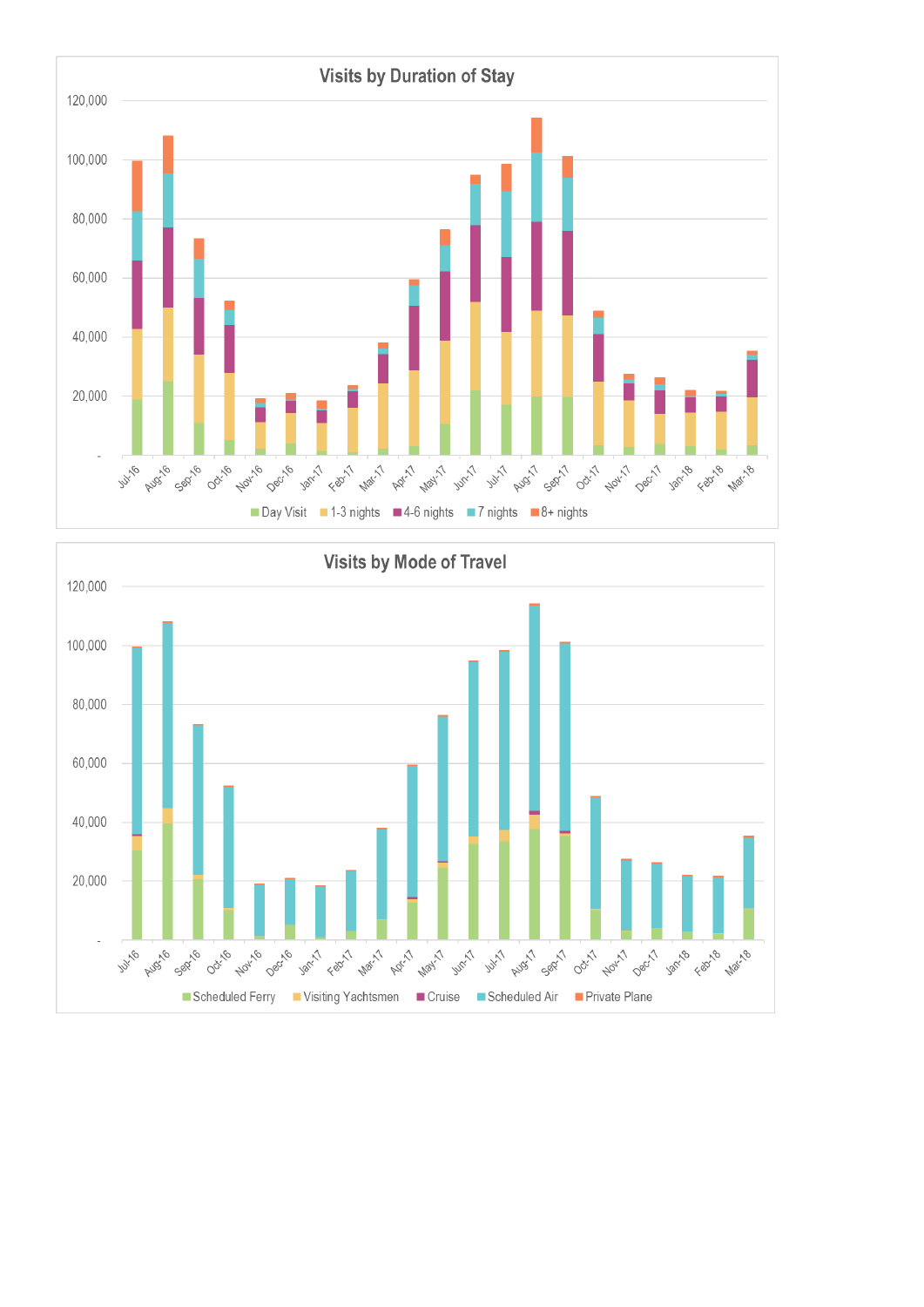